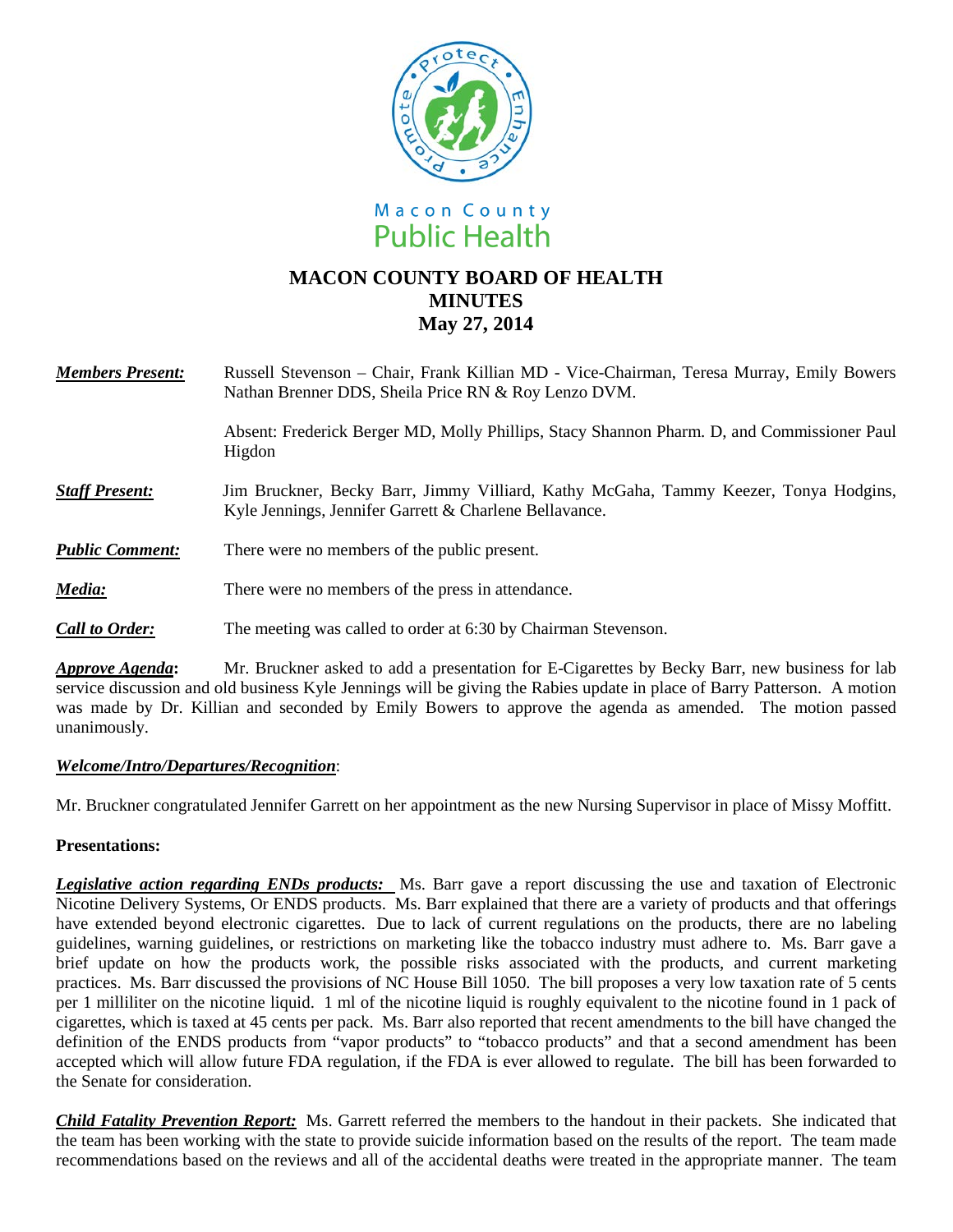continues to keep the Safe Surrender Law as their primary focus. The Child Fatality and Substance Abuse Task Force are working together on Project Lazarrus. It is a grant to try to get help for people that may be at high risk for prescription or drug overdose. The Child Fatality and Substance Abuse Task Force are also looking at partnering to bring in the "Bedroom Project" which demonstrates to parents the ways that youth can abuse and hide prescription meds. Another project that Child Fatality is considering is to provide a social media training for parents. Mr. Stevenson asked if they were able to connect social media to bullying. Ms. Garrett reported that there was a connection to social media and bullying in both parents of other children and also of child bullying child. A copy of Ms. Garrett's report is attached to these minutes.

*Approve Minutes of Previous Meetings:* Dr. Killian indicated the time the meeting was called to order should be changed from 7:27 to 6:27. A motion was made by Dr. Killian and seconded by Dr. Brenner to approve the minutes of April 29, 2014 meeting as amended. The motion passed unanimously.

# **Old Business:**

*Budget Update:* Ms. Hodgins referred the members to the report of expenditures and revenue in their packets. She indicated that we were under the projected spending for the year to date. A copy of her report is attached to these minutes. Mr. Stevenson asked how our dental revenue was at this time. Mr. Bruckner indicated that our adult dental numbers were a little below what they have been in the past but that we have not yet received our Medicaid Cost Settlement dollars. He expects that we will end up meeting our projected revenue by the fiscal year end.

*Rabies Clinic Update:* Mr. Jennings referred the members to the report of total rabies vaccines given from 1992 to 2014. He indicated that the numbers were down at the May clinic due to several factors. Mr. Stevenson asked if the increased fee to \$10.00 may have been a determining factor. Mr. Jennings indicated it was hard to say at this time as this was the first clinic at the new fee.

*Update Dental OI:* Ms. McGaha reported that Blue Cross & Blue Shield is partnering with the Center for Quality in Public Health and our dental program has been awarded the grant. We have representatives from both the child dental and adult dental programs on the team. They have been provided assessment results of their business plans for both clinics and they are working on making both programs as efficient as possible. The team has participated in QI training with a facilitator from NC State. This facilitator will be coming to Macon County Public Health to help with a Kaizen project. The Baby Oral Health Program & the Prenatal Oral Health Program are workshops on how to engage children in oral health and treatment.

## **New Business:**

*NCALHD Legal Conference Update:* Ms. Keezer indicated that the yearly legal update for health directors was held in April and she attended along with Mr. Bruckner. She referred the members to the handout in their packets. A copy of this report is attached to these minutes. Ms. Keezer presented/reviewed all everything in the handout with the Board. A short discussion of several of the topics covered followed the presentation. Mr. Bruckner covered several legislative items that were discussed at the legal conference. He referred the members to the handout in their packets. He presented a brief explanation of each of the bills in their packet including the impact these bills could have on local public health. Mr. Bruckner asked the members if there were questions and there were none.

*QI Projects Update:* Ms. McGaha reported that we have a project team for Coordinated Medical Provider Outreach. They are focusing on educating the providers on the services that we provide and also how to get referrals from them to us for our services. The positive Feedback Committee is focused on how we can collect positive stories that can be shared with different groups like the Board of Health or even used for marketing. We are piloting some tools in the agency to collect this information. She reported that she collected three positive responses in one week. The most recent project is in connection to scheduling. This committee is focusing on the best way to fill appointment slots to make sure we are making the best use of our PA & nurses time. It will also help to improve the generation of revenue.

*Laboratory Services:* Mr. Bruckner indicated that he has a meeting with Angel Medical Center Administration (CEO, COO and Lab Director) in regard to a short term management contract for laboratory services. They will also be discussing the possibility of a joint health department and outpatient hospital lab collaboration. Mr. Bruckner asked the board for permission to discuss these options with the hospital. A motion was made by Ms. Bowers and seconded by Dr.